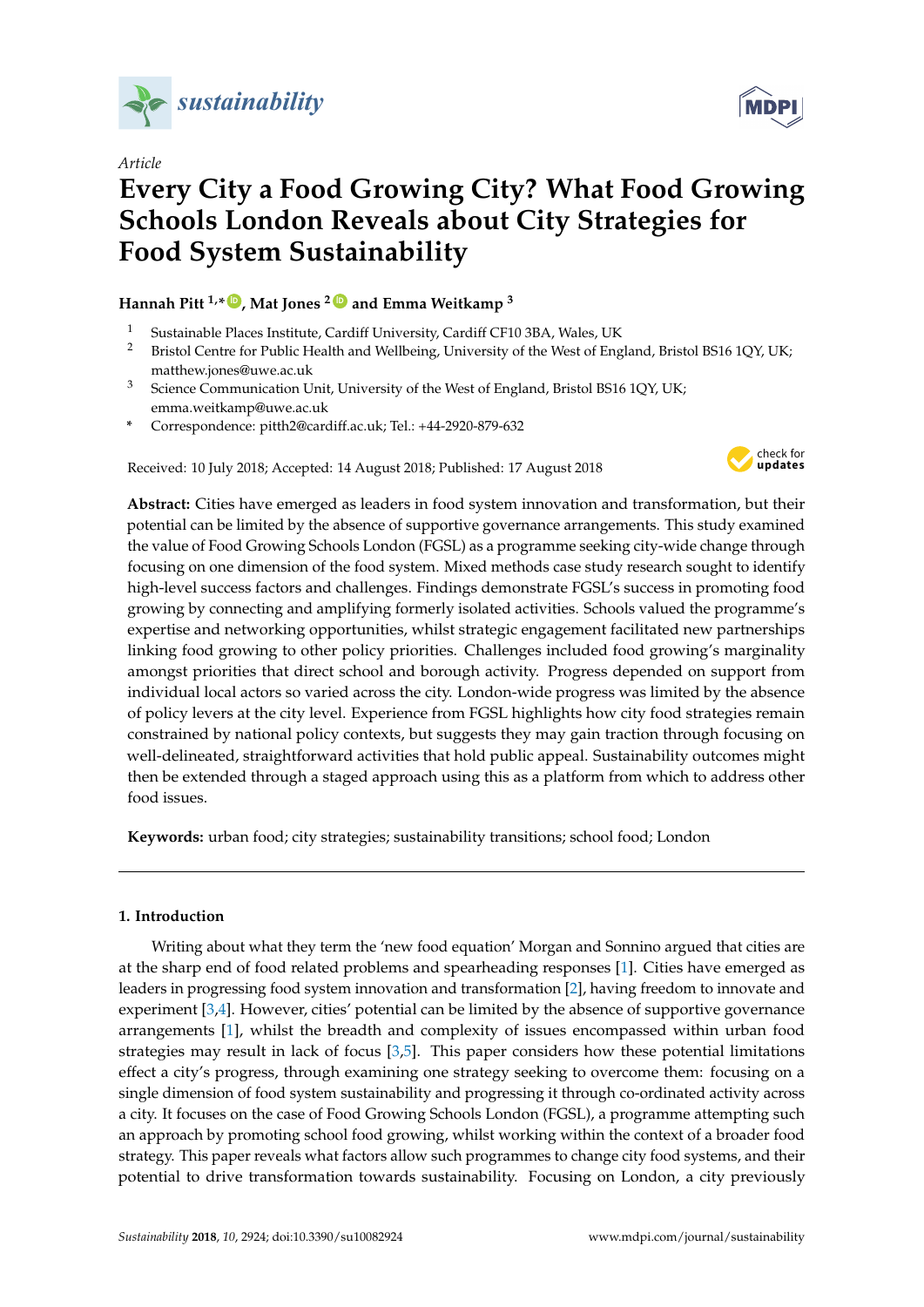identified as an early leader in urban food innovations [\[1\]](#page-13-0), allows us to consider whether limitations encountered almost a decade ago have been addressed. Beyond lessons for programmes targeting school food growing, this contributes learning relevant to the role and potential of city strategies for transformation. Although our focus is food, cities are seen to have a transformative capacity to drive sustainability across socio-ecological systems [\[6\]](#page-14-4), suggesting lessons regarding the potential to achieve change through single issue city-wide programmes.

The context for the case-study is the rise of urban food strategies as a key mechanism to drive change [\[2](#page-14-0)[,3\]](#page-14-1). Their power lies in a holistic view on the food system, guiding integrated action towards sustainability outcomes [\[5\]](#page-14-3). Typically led by multi-stakeholder forums, such as food policy councils [\[4\]](#page-14-2), they engage the broad range of actors required to progress change [\[6\]](#page-14-4). Having assessed urban food strategies from the UK and North America, Sonnino concludes that they have created connections between actors and policy areas, embedding food issues across multiple sectors [\[2\]](#page-14-0). However, this approach faces three significant challenges. Firstly, a holistic approach to the food system addresses a breadth of policy areas which can create tensions and result in multiple competing priorities [\[3\]](#page-14-1). This may make food strategies too complex and unwieldy to deliver or drive change [\[5\]](#page-14-3). Second is the lack of political priority placed on food, resulting in under-investment and lack of support to implement innovation [\[1](#page-13-0)[,7\]](#page-14-5). Leadership by civil society organisations suggest food strategies as cases of neoliberal rollback of state responsibility [\[5\]](#page-14-3). This is intensified by ongoing fiscal constraints limiting local governments' ability to invest or participate in food related activity [\[8\]](#page-14-6). A third challenge is the lack of governance structures which allow city-wide actors to ensure implementation [\[1\]](#page-13-0). In London the city Mayor's expressed support for food sustainability is not matched by powers to deliver change [\[9\]](#page-14-7). City authorities often lack control over policy areas covered by food strategies, making progress reliant on local or national governments [\[1,](#page-13-0)[2\]](#page-14-0). New governance spaces shaped around urban food strategies risk over-reliance on champions, making them unsustainable or excluding more marginal stakeholders [\[10\]](#page-14-8). These challenges highlight that the potential of city strategies for food system transformation remains uncertain, hence the importance of evaluating attempts to progress food sustainability through city-wide activity.

Food system sustainability lacks a single agreed definition, but there is some consistency in the conceptualisation applied in urban food strategies. They adopt broad, flexible visions of food sustainability which deliberately reach beyond narrowly-defined localism [\[2,](#page-14-0)[11\]](#page-14-9), and the trap of territorially-defined sourcing [\[12\]](#page-14-10). They recognise the complexity of food systems, not focusing solely on production or consumption and addressing wide ranging challenges beyond basic food security [\[1\]](#page-13-0). In the UK these goals are embodied in the Sustainable Food Cities Network (SFC), which supports towns and cities to develop a cross-sector partnership cooperating to embed healthy, sustainable food in local policies. SFC's approach, as adopted by numerous UK cities, identifies focus areas for working towards multi-dimensional food system sustainability. The new London Food Strategy—the context of our case study—applies these in a vision for six dimensions of good food organised around: health, fairness and accessibility, profitability, planet friendly, humane and sustainable production, and celebration [\[13\]](#page-14-11). The last of these refers to cultural and educational aspects, conveying the wish for city people to understand and engage in the nature of good food through their shopping, eating, and growing. It is this dimension of food sustainability which was the priority goal for FGSL, to be achieved through increased engagement in food growing.

Many city food strategies in developed countries include action to expand urban food growing [\[5,](#page-14-3)[14\]](#page-14-12). Schools have featured prominently because of their role in education, public investment in changing food cultures [\[15\]](#page-14-13). A wealth of research suggests multiple benefits of involving children and young people in growing food as part of formal education [\[16,](#page-14-14)[17\]](#page-14-15). There is evidence of positive impacts on pupil nutrition, including increased preference for and consumption of fruit and vegetables, and suggestions of wider wellbeing benefits [\[16\]](#page-14-14). Sustainability outcomes of school gardening are difficult to demonstrate and have rarely been systematically measured [\[18\]](#page-14-16). Practitioners promote multiple benefits for individuals and communities which overlap with cities' food sustainability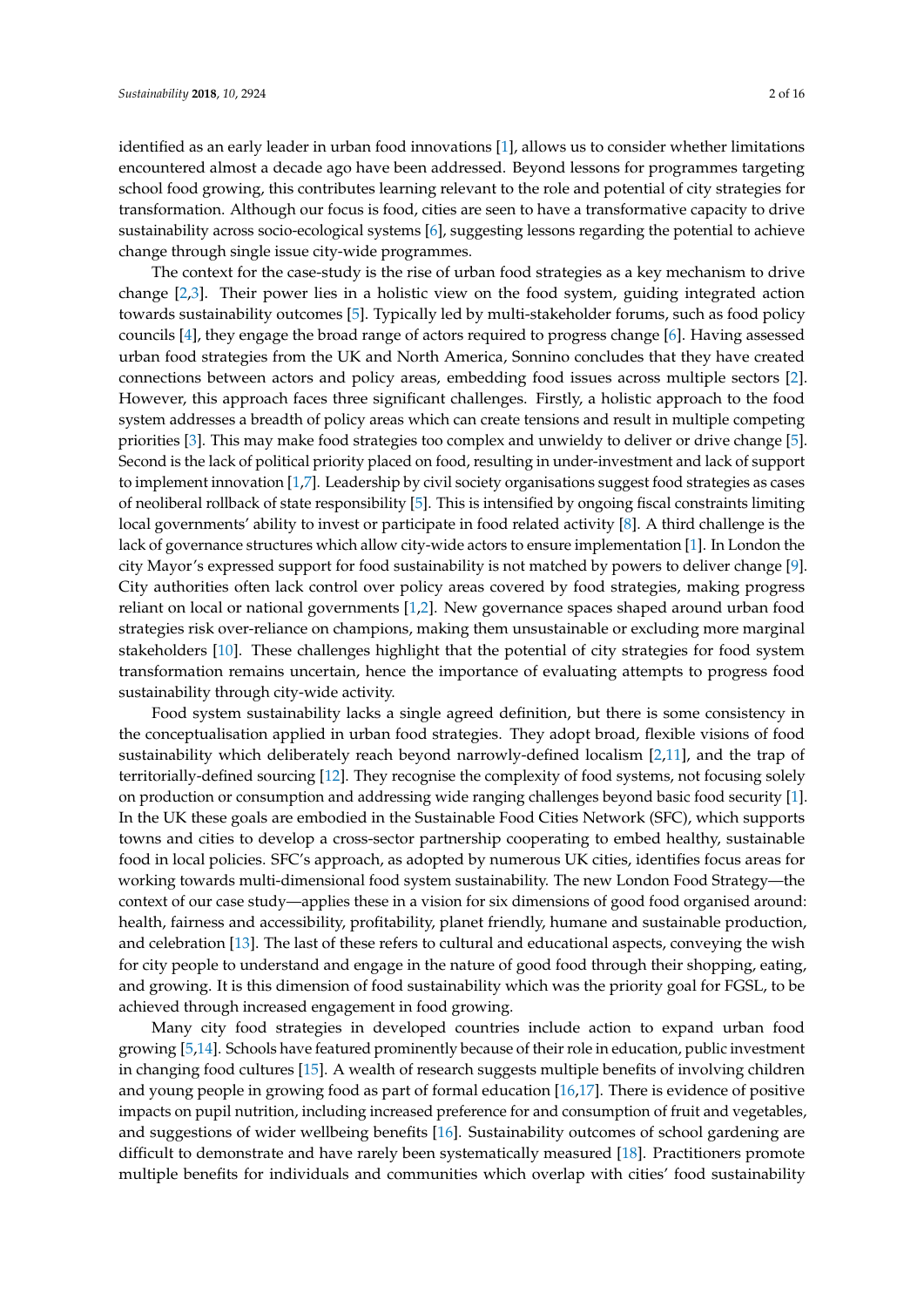ambitions, as highlighted from the case study. Where school food growing has most direct potential for transformational change is in shaping how future generations understand and engage with the food system [\[19\]](#page-14-17). Whilst a significant body of research considers delivery and impact at the individual school level, little is known about the potential to create synergies and enhance outcomes through multi-school programmes acting at strategic scales. This paper examines one such approach, exploring the value of a city-wide strategy to promote school food growing, and whether additional value is achieved through concerted support at this level.

This research focuses on Food Growing Schools London (FGSL), a programme established in 2013 in the UK capital. Its goal is:

"For every school in London to be a food growing school, and strengthen and build upon existing activity to support all schools in London to fully embed food growing into school life."

FGSL aims to demonstrate how every school and its community can benefit from food growing, supporting school leaders, staff and volunteers to develop appropriate skills and confidence. Mindful of avoiding replication with a range of other initiatives related to school food growing, FGSL sought to draw together and capitalise on existing networks and expertise. FGSL was led by the charity Garden Organic and supported by charitable funding from the Big Lottery Fund, with support of the Mayor of London. The initial grant of £800,000 supported a three-year period (2013–2017), later extended for one year following receipt of an anonymous donation. FGSL became established as a team of six part- and full-time officers, with the support of partners from Sustain, the Food for Life Partnership, The Royal Horticultural Society, School Food Matters, and the Greater London Authority.

The programme drew inspiration from a similar city-wide initiative in New York, a public-private partnership between Grow NYC, the Mayor's Fund to Advance New York City, and several government agency partners, operating since 2010. Other US cities have since adopted this approach, as have similar programmes with a state-wide remit. In Australia similar goals are promoted by the Stephanie Alexander Kitchen Garden Foundation. The UK context for the establishment of FGSL included work undertaken by the Food Growing in Schools Task Force [\[20\]](#page-14-18) that set an agenda for fully embedding food growing across school curricula. This established an evidence-base supported by government, for the value of greater school activity around food growing, and recommended how it could be supported. Key was the suggestion that a range of stakeholders-volunteers, businesses, local communities, the voluntary sector, and schools had a role to play, but needed to be coordinated and connected. In London specifically, FGSL built on the foundation of Capital Growth, a network to encourage food growing across the city supported by the Greater London Authority (GLA) since 2008. In 2015 the GLA also sponsored Flagship Food Boroughs of Lambeth and Croydon to step-up implementation of activities showcasing a whole-environment approach to food, and to develop learning for other boroughs.

FGSL operates within the context of London's over-arching goals for food sustainability as set out in a holistic strategy, led by a food board reporting to the city Mayor. This model is adopted by many city's around the world and is known to face multiple challenges [\[2](#page-14-0)[,3\]](#page-14-1). FGSL, therefore, presents a valuable case study of a city-wide programme focused on one area of food activity—food growing education—working within and contributing to a comprehensive food strategy. It also presents an opportunity to consider whether challenges encountered in the early stages of London's urban food innovation [\[1](#page-13-0)[,2](#page-14-0)[,9\]](#page-14-7) have been overcome. We present FGSL as an example of a programme seeking change at a city-wide scale through focusing on one dimension of the food system, working within the context of an over-arching city food strategy. The programme promotes multiple benefits of school food growing in relation to health, education, community, environment, and economy [\[20\]](#page-14-18), contributing across the dimensions of food system sustainability highlighted in London's vision. FGSL's core outcomes most directly contribute to the city's goals for Londoners to celebrate good food by targeting change in food education and cultures (Box [1\)](#page-3-0). In the long-term this was envisaged to contribute to a culture of food growing across the city, supported by varied local actors. These outcomes were to be met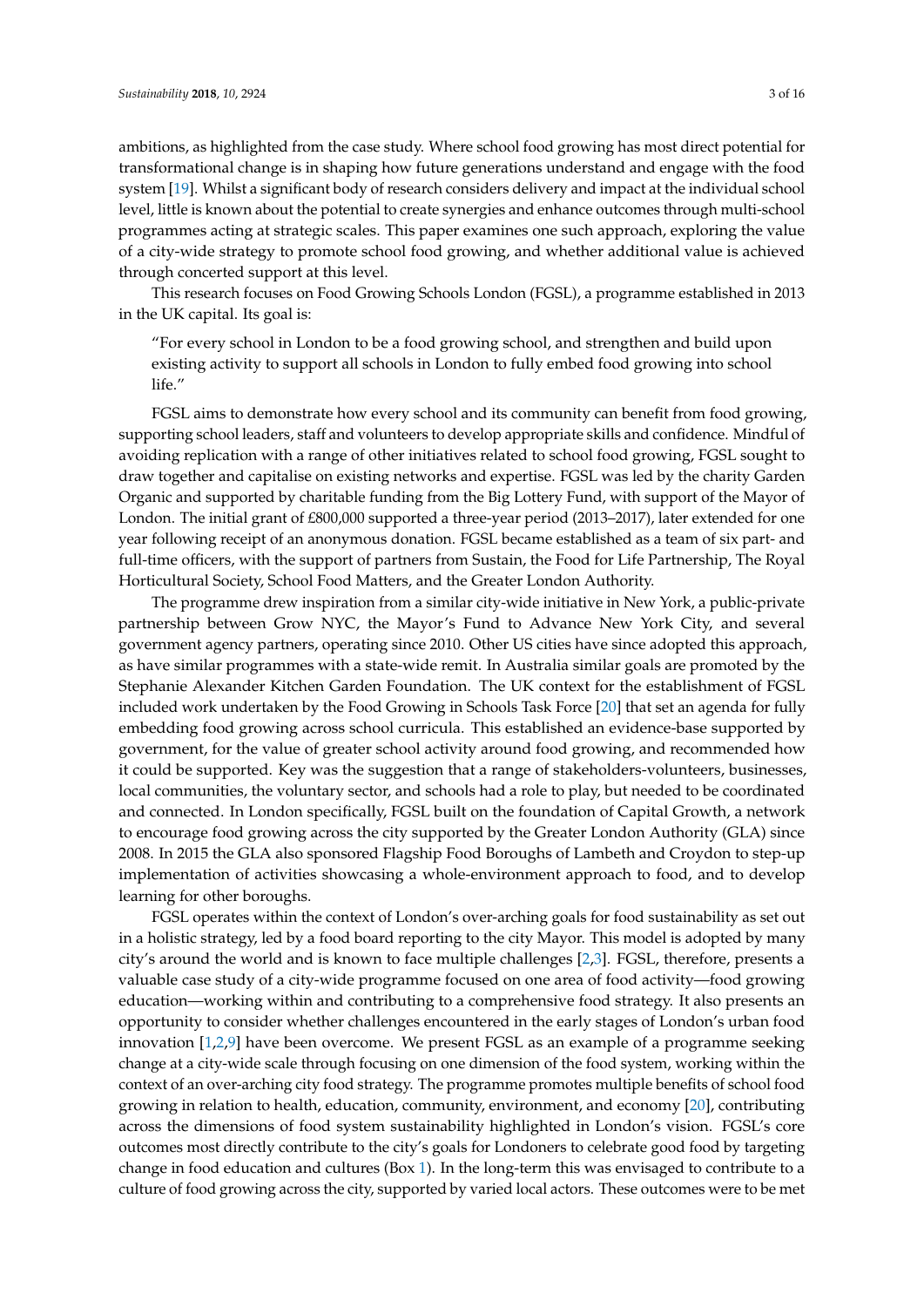through diverse activities coordinated by a small team of specialist staff (Box [2\)](#page-3-1). Schools engaging with any of these activities were asked to complete an online survey, allowing the programme to capture data on participation in food growing. The programme was open to schools of all kind and educational stages—pre-school to high school, and those for pupils with special educational needs and disabilities. In addition to online resources and partnership brokering, FGSL had a small team of specialist engagement officers who liaised with borough level organisations and some individual schools.

# **Box 1.** FGSL programme outcomes.

- <span id="page-3-0"></span>(1) Through involvement in food growing activities at school, children and young people will have gained life skills, knowledge, and confidence in food growing.
- (2) Children and young people in London have an increased awareness of wider benefits of food growing, connection to natural environment, healthy eating, waste and recycling, and the actions they can take to achieve enhanced benefits.
- (3) There will be improved links between London schools and their diverse local communities, including voluntary organisations and local businesses.
- (4) The community around schools involved in the project, including parents, businesses, and voluntary organisations, will develop: improved relationships with their local school, an enhanced environment and increased skills and experience.

**Box 2.** FGSL key delivery mechanisms.

- <span id="page-3-1"></span>(1) A web portal offering resources for schools to support their growing activities, including lesson plans and gardening advice.
- (2) Training sessions for school staff and volunteers, tailored for specific areas and needs.
- (3) Developing a *Directory of London School Food Growing Organisations* signposting and matchmaking schools to support available.
- (4) The *Growathon*—a call for all schools to record how many pupils have been involved in food growing with online tracking of the target of 50,000 pupils in one academic year.
- (5) Establishing borough level networks focused on school food growing, and city-wide partnerships with relevant organisations.
- (6) Communication activity including promotion involving public figures and businesses, and a high-level presentation of the programme and its achievements at the end of the funded period.
- (7) Embedding food growing into city-wide and borough strategies, including the annual *Good Food for London Report*.
- (8) Competitions and other focused activities promoting time or issue specific engagement, e.g., *Heritage Seed Library Guardians* a scheme to preserve and promote traditional varieties of fruit and vegetables.
- (9) Stakeholder network events to bring schools together with range of national, city-wide and borough level agencies with expertise linked to food growing, including a high-profile market held annually at city hall, enabling schools to showcase their achievements and sell produce.

# **2. Methods**

This study adopted methods appropriate to case study research on a programme oriented to strategic change [\[21\]](#page-14-19). In the initial stage of the research, we asked leads from the staff delivery team to develop a programme logic model [\[22\]](#page-14-20) setting out how activity components and processes were intended to lead to impacts. We supported staff to identify overarching accounts—or theories of change—to explain how and why programme elements might create effects [\[23\]](#page-14-21). Building upon this information, we identified aspects of the programme on which to direct our enquiry which covered the initial three year funded period.

We used a combination of data sources including interviews, surveys of participating schools and training participants, programme records, and event observations. Potential interviewees were selected on the basis of their insight and perspective on leading aspects of the programme. The aim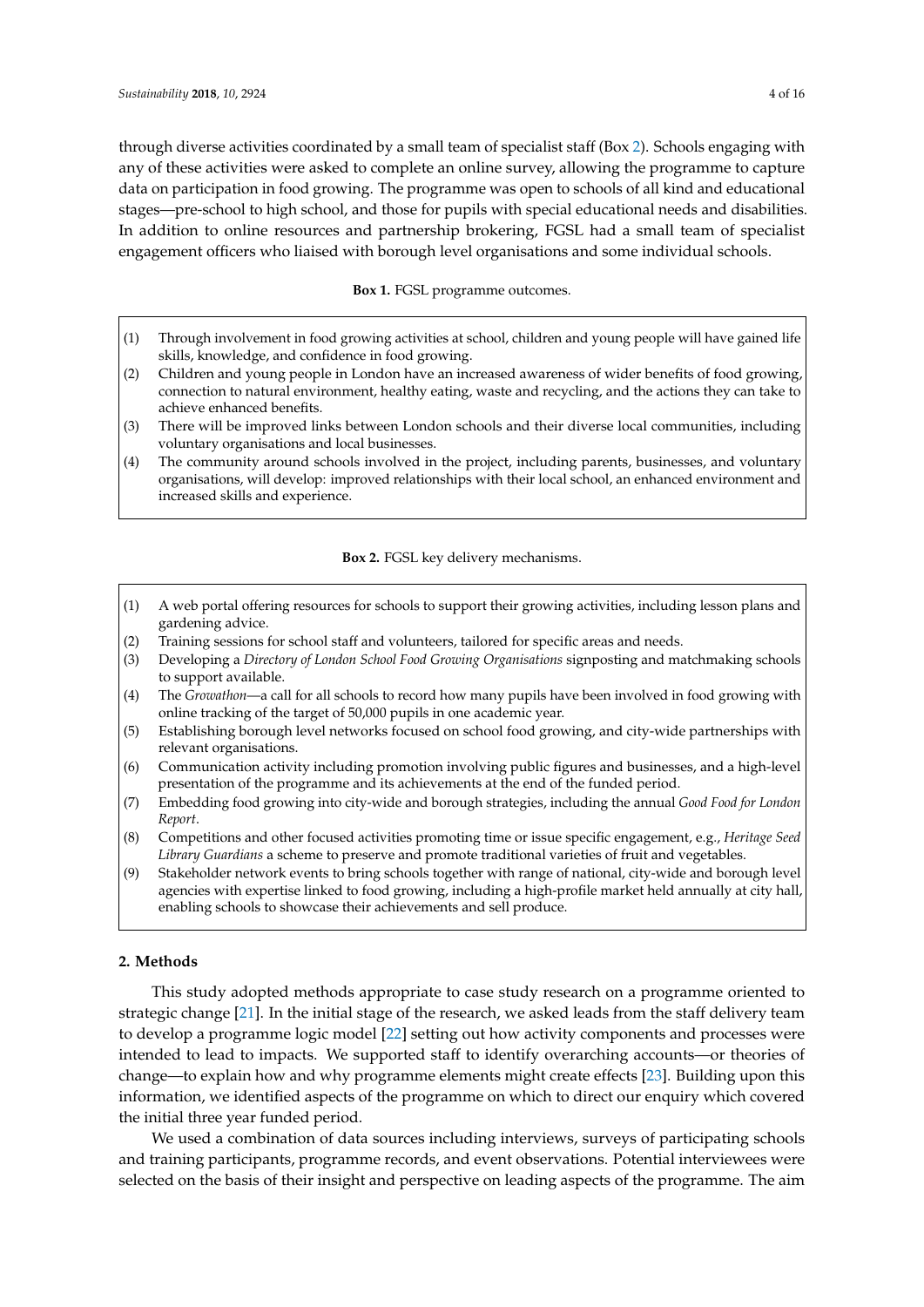was to include representatives of each type of stakeholder involved in the programme: strategic management team, delivery team, beneficiaries (school staff), and local borough partners. In addition the perspective of policy makers working on relevant city wide strategies were targeted. Overall, we conducted 117 interviews with 75 individuals. Of these, seven were members of FGSL staff, 42 were teaching and educational support staff in schools, and 32 were wider stakeholders—staff in local government, non-government organisations, private sector business, and community volunteers.

The interviews spanned the duration of the three-year programme (2013–2017), and varied in length from 15 min to 1 h. They took place either in-person or by phone. In person interviews were conducted at the interviewee's place of work, at networking and training events organized by FGSL (e.g., at schools, at the City Hall) or at other mutually agreed public places. To elicit a depth of responses [\[24\]](#page-14-22), we used semi-structured interview guides that covered descriptive characteristics of the topic, the wider context, perceptions of impacts, barriers to change, explanations of impacts, and additional questions specific to the topic. The interview guides were first piloted and then iteratively revised in light of insights arising over the course of the fieldwork. With permission, interviews were audio-recorded and selectively transcribed. For longer and more in-depth interviews, we provided interviewees the opportunity to review and amend the transcript. The transcripts were reviewed and initially annotated to identify both a priori themes from the interview guide and emergent themes arising from the accounts of interviewees. The themes were first organised into lower-order descriptive categories, then reviewed by the whole research team to identify higher order explanatory themes on processes facilitating or inhibiting change [\[24\]](#page-14-22). Alongside manual coding, NVivo 11, a data analysis software programme (QSR International, Melbourne Australia), was used to facilitate data management. Relevant interview excerpts are included here to illustrate the themes emerging from data analysis, and to provide direct insight to stakeholder perspectives. Ethical approval for the study was obtained from the lead university research ethics committee (application number: HAS/14/05/79).

# **3. Results**

#### *3.1. Programme Outputs, Perceived Outcomes, and Benefits*

In order to contextualise the value of FGSL as a city strategy for changing food sustainability it is necessary to summarise leading outputs and outcomes. Over the initial three-year period, 1411 teachers, teaching assistants, community members, and wider stakeholders attended FGSL training, networking, and outreach events. FGSL recorded contacts with 989 schools, representing 31.6% of all London schools across all boroughs in the city. Of these 298 provided baseline and follow-up responses on change over an average period of 20 months. At both stages a majority of responding schools were primaries, with less than 20% being secondary schools. There was an overall increase in the percentage of schools reporting any form of food growing activity, from 73% to 88%. The percentage of primary schools growing food rose from 74% to 89% at follow up; for secondary schools the change was from 67% to 87%.This change was associated with increases in the extent of pupil, parental and wider community involvement, links across the curriculum, school ethos and culture, and pupil engagement in wider issues of healthy eating and sustainability ( $p < 0.05$  for all measures). Perceived positive outcomes for pupils included enhanced skills and confidence in food growing (reported by 92.7% respondent schools). A majority of schools (78.9%) suggested pupils became more aware of the wider benefits of food growing e.g., to the environment, whilst 44.4% reported they had increased their daily intake of fruit and vegetables. Overall, 37% of schools attributed 'some' or a 'great deal' of these impacts to the support they had obtained through FGSL. Respondents identified continued barriers which made it difficult for some schools to begin or expand food growing activity, the most prominent of which were competing curriculum pressures, and lack of staff skills or interest.

Feedback from schools demonstrated that FGSL had been influential in their progress, and had provided a valuable resource, which 'gave them thinking [space], it gave the management ideas'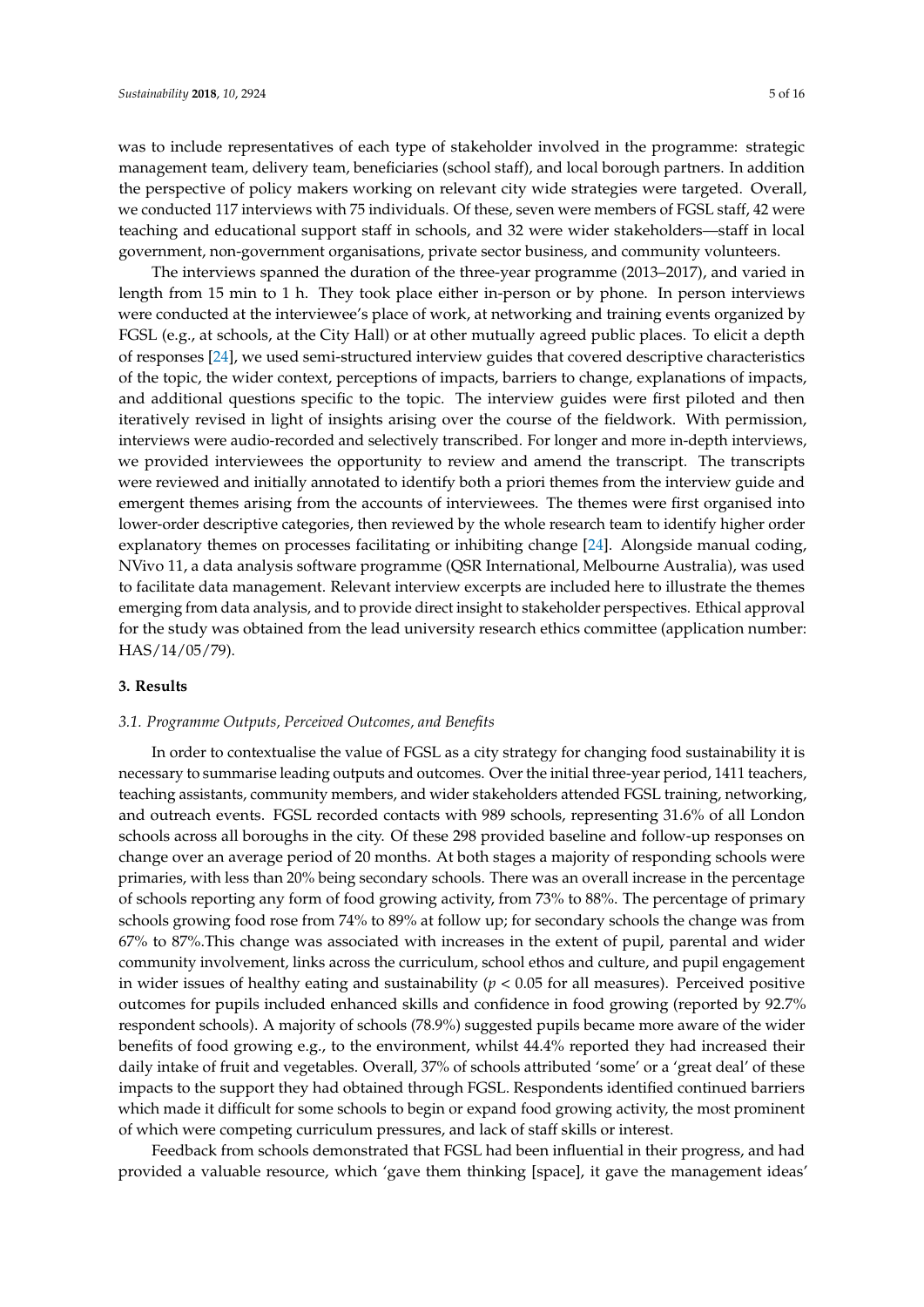(Teacher 12). This teacher also highlights the value of 'support from practitioners' and that school staff 'wanted to be trained' (Teacher 12), highlighting lack of prior horticultural or growing expertise as a key challenge for schools with regards to food growing. These themes also emerge in interviews with stakeholders, with interviewees noting that FGSL filled an expertise gap:

"Their support has worked well for us because they have the food growing expertise and at the end of the day it is an expertise. There are many things that I can encourage schools to do, my background is in teaching, so I can do teacher training and I can support them on the curriculum and I can support them with menus, but actually, I am not an expert in food growing." (Borough representative 1).

FGSL became a focal point for food growing in London, facilitating partnerships at multiple levels, from city-wide networks, to borough-level teacher networks. Stakeholders noted that the programme's model of coordinating existing materials and support, acting as an umbrella sign-posting body meant that beneficiaries were not always aware of FGSL's role. This is probably reflected in the finding that 37% of schools attributed 'some' or a 'great deal' of the impacts reported to the support they had obtained through FGSL. Despite this stakeholders tended to agree that the benefits of a coordinated approach were clear, making it easier for schools and other organisations to navigate to useful support. The intention has been not to "do the doing because there's plenty of people out there that are doing that" (Partner agency staff 9). Their niche was to be the links between current activity, to sign-post and connect, which means the direct impact and outcomes are hard to attribute to FGSL, their profile is less obvious. Discussion with stakeholders highlighted that FGSL's niche was its focus and expertise combining food growing and schools. Its partnership approach was also identified as unique, drawing together skills, experience, and activity from a range of organisations.

# *3.2. Processes Supporting Change*

In this section we present key success factors of the initiative as a city-wide transformation strategy, identified through analysis of stakeholder interviews. These begin to demonstrate the value of a city-wide approach, and highlight ways in which FGSL's London focus made a difference. Elements which contributed are identified as the establishment of new networks and partnerships, connections to other policy priorities, and the efficiency of concentrated local action.

# 3.2.1. Networks and Partnerships

Core to FGSL's approach was connecting groups and initiatives to establish single points of contact for schools, developing synergies between existing activity. Networks were brought together at various levels—the whole city down to the borough level—creating opportunities for stakeholders to interact, coordinate and exchange experiences. By acting as a facilitator and connecting resources, FGSL provided a 'one-stop-shop' where schools could gain access to a range of resources. These connections were particularly beneficial when targeting schools which 'don't have time to find these things out' (Borough representative 8) or even to 'take phone-calls from organisations that are offering them things' (Borough representative 8). As well as benefiting schools, this role of co-ordinator, facilitating access to a range of organization and resources, was also perceived to benefit stakeholders seeking to work with schools. A borough representative, for example, explained that since she has a broad remit she cannot be aware of all relevant activity or actors and so saw FGSL as the key contact and a conduit to others, which was highly efficient. Further, this role of 'coordinator' was identified as a unique way of working:

"I think it was the first time that I have come across in the schools' gardening world where somebody was actually trying to bring everyone together rather than trying to carve out their own space and say 'this is our space and we are doing everything that we can possibly do for its schools'. That was the unique approach and that was why all the partners supported it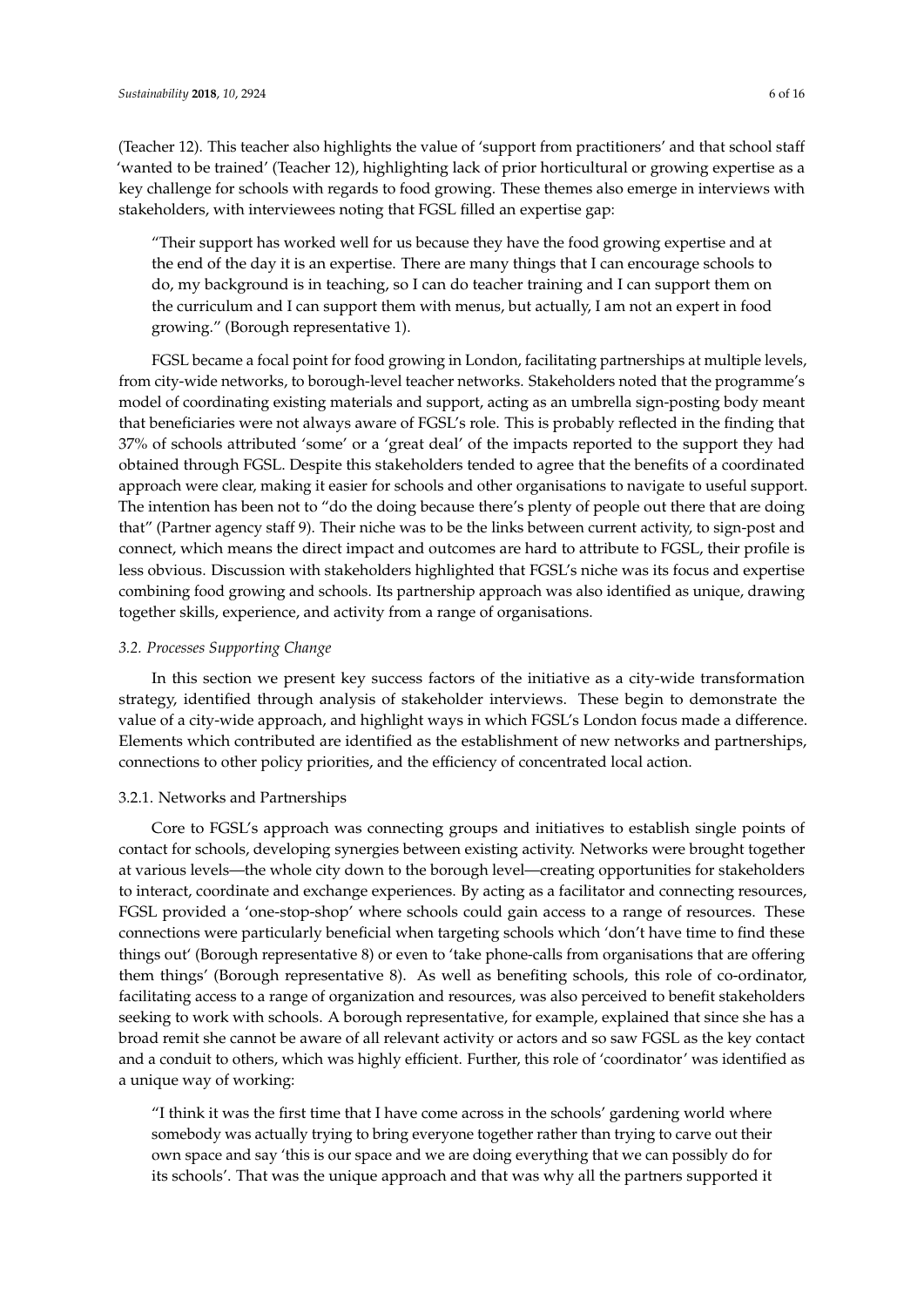from the go get, because it was about working together rather than one organisation coming in and pretending that everything that they were doing is new." (Partner agency staff 2).

In addition to operating a networked approach, FGSL facilitated formation of connections within local areas and between schools, enabling networking between those interested in food growing. School-based actors appreciated opportunities for networking as this helped to cement the feeling that they are not alone, but part of a wider food growing movement. Teachers felt that one of the 'most effective . . . , the most interesting' (Teacher 17) aspect of the FGSL programme were the 'local initiatives, a network of schools' (Teacher 17) which provided the opportunity to talk with staff from other schools with direct experience of food growing projects as this gave them practical insights that were directly applicable to their own settings as well as offering models of practice they could adapt. Experience from one Borough suggested people within schools who take responsibility for growing are not always core staff or well-integrated into networks which could support them, suggesting that these networks provided a valuable resource. However, in a large city, like London, these networks needed to be established at more local levels. Thus, FGSL linked schools with organisations in their area which was practical for teachers:

"London wide things are quite tricky because of getting time out. For me, to leave school to attend some kind of big London wide forum is not a given that I would be able to do that. A borough wide thing might be easier just because it's much closer." (Teacher 6).

Nevertheless, there is a role of city-wide events, which promoted contact between teachers who valued growing activities. As this teacher notes, these links can help establish longer term connections:

"I went to one at City Hall where I met teachers and that was good. To be able to meet other people doing similar work and you know. I think we have since been emailing a little bit as well." (Teacher 3).

An important mechanism for connecting organisations was the FGSL steering group which regularly brought core partners together. These networking events attracted regular attendance, suggesting they are valued by members, becoming 'a good space to share and for people to know what's going on. And all of the partners have kept coming which is a sign that people value that space to work together' (Partner agency staff 11). This networking created new synergies by connecting organisations who would not otherwise have been in contact, 'By joining up those dots, you've added value to the ... different programmes [...] To me that's the sum of the parts has made it greater' (FGSL team 1). These networks also helped to increase the efficiency of food growing work with schools, by 'adding value to each other's work rather than bumping into one another or trying to duplicate work' (FGSL team 1). Steering group members described FGSL as offering a positive way of working which allowed things to be achieved quickly, for example attracting mass participation in the Growathon by all partners promoting it through their own networks. As a result of linking up through FGSL organisations now understand each other better, and have started working together on new initiatives. Bodies external to the partnership identified its advantages:

"You cannot, as a borough, work with twenty organisations around food growing [ . . . ] let alone all the other things that are going on." (Borough representative 10).

In particular, progress had been made by using the borough's networks and established links to schools to find ways in for the FGSL engagement team: "it's an 'in', and to some extent the boroughs who are really engaged can help coordinate things". However, several stakeholders noted that such partnerships were not formed across the whole of London, with activity varying between boroughs.

#### 3.2.2. Aligning with Other Priorities

Not all of the networks or partners FGSL connected with have school food growing as their core focus. School growing is not prioritised within the curriculum, and is often not the priority food issue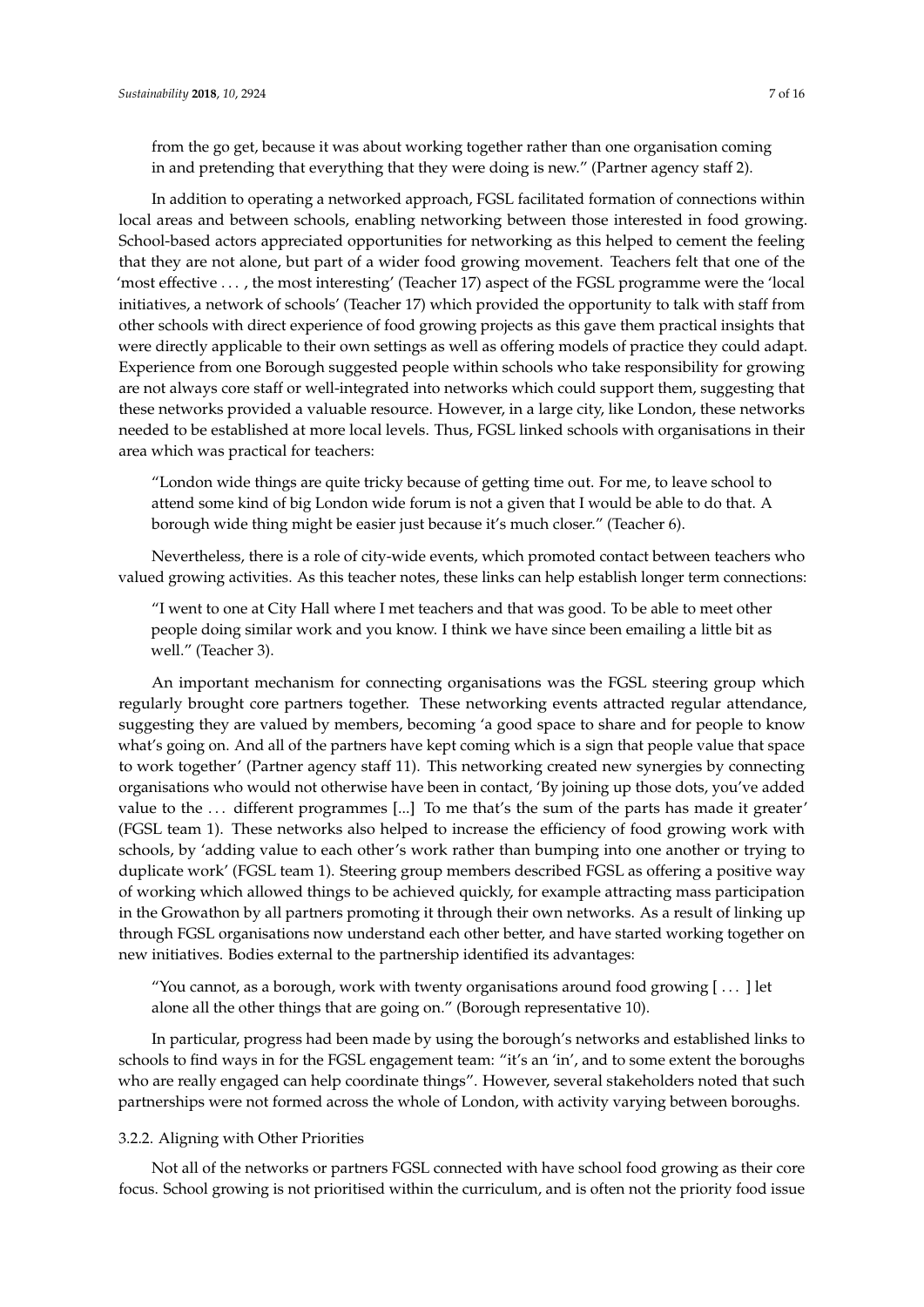in this setting meaning it can be necessary to promote it as contributing to allied goals, or to focus on indirect benefits. Stakeholders noted that boroughs have so many priorities to manage, and increasing pressure on resources, so food growing is unlikely to become a higher priority, or receive significant additional support. Within the flagship boroughs issues like breakfast menus and school meal uptake were prioritised, so growing was promoted as contributing to overarching goals: "one around whole school approach to healthy eating and one around sharing what works well." (Borough representative 8). A prominent example of aligning with other policy goals was linking with the Healthy Schools initiative which is active across London. Food growing can contribute to aims around promoting healthier diets and physical activity, and is specified as one dimension of a healthy school. FGSL capitalised on this to reach and engage schools:

"I think the Healthy Schools one is quite a good case in point because I think the borough leads that they employ in London have got quite limited capacity [...] Some Healthy Schools contacts have been really helpful and we've done stuff in partnership with them or we've been along to their meetings." (FGSL team 2).

Through such connections it was possible for FGSL to support boroughs in meeting their goals, hence some worked with the programme, sharing access to their networks and links to schools. This approach brought mutual benefits and furthered FGSL's approach of working through linking organisations and initiatives. These examples demonstrate how food sustainability goals are advanced through aligning with issues more embedded in policy and statutory provision.

### 3.2.3. Concentrated Local Activity

Although taking a city-wide approach, participation in FGSL was uneven, with varying levels of involvement from the city's 32 local authorities. The most concentrated action resulted from FGSL coinciding with the 2015 launch of two food flagship boroughs, Croydon and Lambeth. The food lead for Croydon described how making contact with FGSL through the local engagement officer enabled rapid progress in her borough. Prior to flagship status Croydon had done little focused on school food; roughly one in ten schools in the borough had a well-developed and used growing site (7 out of 72 survey respondents). After two years almost 60 schools, of a total of 140, had started some form of new food growing activity. FGSL contributed through establishing a training programme to address a gap in the borough's provision, with themed sessions, some directly linked to grants available to schools in the area. The borough promoted the training and attracted participants, whilst FGSL planned and delivered the sessions. Participating schools were brought into a 'swap shop' system by the FGSL officer, allowing them to exchange materials to help reduce costs and make use of surplus items. Following on from the training the borough established a food growers forum to provide ongoing support, and build on schools' enthusiasm by maintaining a profile for the issue locally. Initial sessions were supported by FGSL, with the network later convened and supported by the borough meaning it can continue beyond the funded programme.

The intensity of FGSL support in Croydon was only possible because flagship status allowed access to additional financial support. This provided schools with direct support from the FGSL engagement officer, targeted at those which could most benefit from more intensive assistance and with greatest need in relation to child health and inequalities. Participating schools were provided with a survey of their growing area, a plan for the year and advice on engaging staff and parents. The borough also established its own marketplace, following the model established by FGSL for the city-wide event, in recognition that it is difficult for schools in Croydon to get to City Hall. Having flagship status and access to additional funding resulted in a concentration of activity in one borough. In other parts of the city support of a key contact 'has been really helpful in terms of getting the message out there' (FGSL team 3). It is at the borough level that schools are governed and coordinated, hence, support from local authorities was significant in influencing the degree of local participation in FGSL. Connecting with local champions helped the programme reach more schools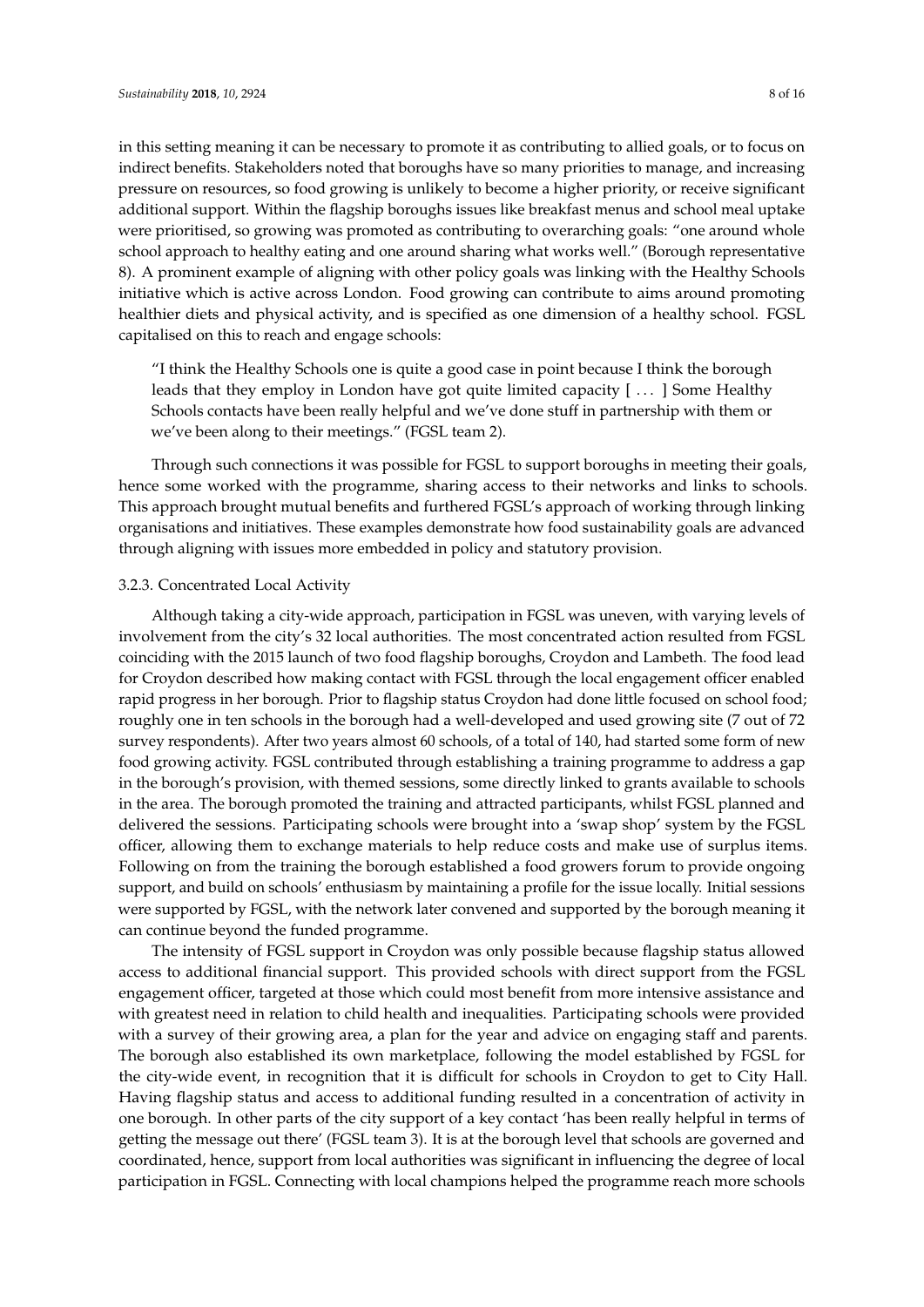and have greater profile in certain areas. This demonstrates the role of strong local leadership or food-focused champions in order to drive progress.

# *3.3. Challenges and Barriers to Change*

Although there were clear strengths to FGSL's model and demonstrable achievements as a result, there were limits on what it could achieve as a city-wide programme focused on a single food issue. Stakeholders at all levels identified barriers to achieving the goal of every school growing food.

# 3.3.1. School Drivers

Food growing features very weakly, if at all, amongst priorities which drive school activity, meaning that it can struggle to gain traction within individual schools. Stakeholders were aware schools are under considerable pressures so struggle to deliver anything beyond core activity, hence, limited capacity to support food growing. Some noted that schools face a barrage of initiatives and opportunities, so often depend on a keen individual taking one up. Teachers and others noted that their priorities are often tied to the school inspection framework, which currently does not lead inspectors (OFSTED) to seek evidence of growing, hence, a lack of incentives for school managers:

"If the OFSTED criteria incorporated learning in an outdoor environment, learning in a natural environment, food growing, like if that was the box that needed to be ticked as good or outstanding, then they would find a way to tick it because they tick the other boxes that they need to." (Teacher 5).

A borough representative suggested it was unlikely food growing would ever feature heavily in the OFSTED criteria because 'they can't be experts in every element of a school and what they're doing'. Another stakeholder highlighted such issues as a reason FGSL may need to focus more on strategic influencing to shape drivers compelling head teachers to prioritise food and growing. Given the relatively weak strategic drivers pushing schools to grow food, it is particularly significant that some stakeholders identified a lack of understanding of the value and benefits, with a need for advocacy of robust evidence.

Advocating for policy change was identified as an area where FGSL and its partners may help, by seeking to influence policy to be more conducive to food growing in schools. However, stakeholders were aware that 'policy takes a long time to form' (Partner agency 8) and that it was too early to assess whether the city-wide programme would have wider impacts on educational policy. Furthermore, policy influencing was not a priority for FGSL, although it lent support to associated campaigns and advocacy, particularly through sharing insights regarding good practice. Challenges at the school-level suggest that gaining traction will require FGSL or other actors to push for changes to educational policy and strategy at the national level.

# 3.3.2. Strategic versus Hands-On Delivery

Whilst the model of partnership delivery and activity focused above the school level had advantages, it meant that FGSL had limited visibility. One partner noted that such activity is vital but often under-valued (Partner agency staff 12). It is more difficult for FGSL to demonstrate the outcomes of coordinating activity than of direct engagement with teachers and pupils. Schools repeatedly expressed an appetite for direct hands-on support with food growing, ideally through visits from experts like the FGSL engagement officers. However, the programme had limited capacity to deliver this and could not reach all schools seeking direct support, hence, the intention to focus on creating connections and acting as a conduit. What was feasible for FGSL did not always align with what schools wanted, pulling the programme in multiple directions. One interviewee suggested the need to support schools had perhaps absorbed capacity, limiting FGSL's ability to do more to build strategic connections or reach beyond 'the usual suspects'. There were also questions about how sustainable networks built by FGSL would be beyond a core funded period when dedicated support to coordinate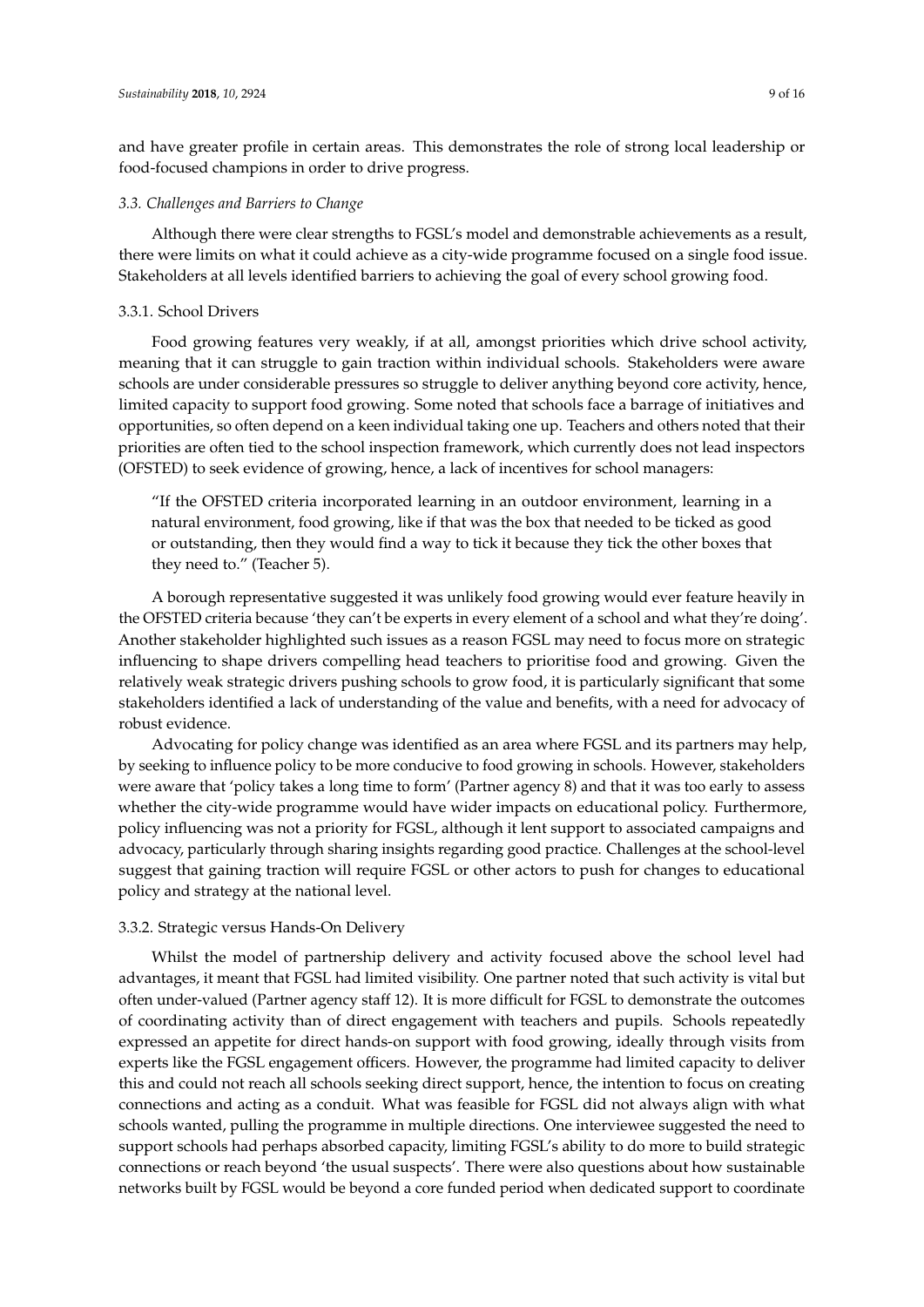and facilitate networking ended. Not all of the new networks are embedded within established governance frameworks or attached to policy drivers which might ensure longevity. It is particularly difficult to balance the priorities for immediate local delivery (i.e., school level), with the need for action targeting more systemic change which may not achieve immediate tangible results. These challenges suggest that city-wide programmes with limited resources and time-bound delivery struggle to achieve visible and durable change.

# 3.3.3. Spatial Constraints

Other key challenges encountered by the FGSL team and partners arose from the city's spatiality and how this is governed. London has more than 3000 schools, an impossible number for a team of six to engage with directly. Even given the approach of working via existing networks, and through remote support it proved impossible to reach them all. The practicalities of working across such large and diverse areas was difficult for the team, with complications, such as travel time required for visits or events. As the Croydon officer noted, schools in her area were unlikely to attend central London events due to logistical difficulties of transporting staff and pupils during a school day. FGSL sought to manage the challenge of scale through a strategy targeting boroughs, with officers allocated a selection each according to geographic areas. The team then sought to make contact with potential champions or partners in the borough authorities, with variable success. Across London the level of authorities' enthusiasm and commitment varied, depending in part on their overall commitment to food issues. Most progress was made in areas with receptive authorities, conversely 'If a borough isn't engaged it may be harder to engage with schools' (FGSL partner 4). The scale of working across London made it necessary to find brokers above the level of individual schools, making FGSL's progress dependent on the level of support and enthusiasm within each authority. Food is not a strategic priority for all boroughs, and there are no mechanisms for the city authority to require it to be so [\[1\]](#page-13-0), meaning support for initiatives like FGSL are reliant on the presence of local champions or policies.

# **4. Discussion**

FGSL has helped change the city's food culture through educating children and engaging them with food production, a relatively narrow focus which contributes one dimension of action towards more sustainable food systems. Support for the programme's aims from diverse stakeholders beyond the immediate school conext suggest broad recognition of the benefits of food growing in schools and its contribution to other policy goals such as child health. Whilst others have sought to measure sustainability outcomes of in-school activity [\[18\]](#page-14-16), our focus is understanding how higher-level support can enable actors in schools to contribute to food system change. For those seeking to establish similar programmes our findings suggest the importance of making support easy to access for over-burdened school staff. For many this includes a preference for direct engagement with experts, a demand challenging for voluntary organisations to deliver. A more efficient approach is to build local peer networks enabling schools to support each other. It is known that linking individual community growing projects can enhance their sustainability [\[25\]](#page-14-23); our findings suggest the same is true for school-based initiatives. Where resources supporting this role are constrained a solution is to channel advice through existing networks and key contacts in local authorities. Gate-keepers who have not already embraced the value of school food growing, may be attracted by highlighting contributions to health and education priorities.

Beyond these lessons for school and community growing support programmes, the case of FGSL provides evidence of what can be achieved through a single-issue food initiative within a holistic city-wide strategy. In relation to London specifically it demonstrates that the promise of the London Food Strategy which could have remained largely symbolic, stymied by lack of investment [\[1\]](#page-13-0), is progressing through support of diverse actors including the Greater London authority, boroughs and civil society organisations. Next we reflect on what this reveals about the potential, value and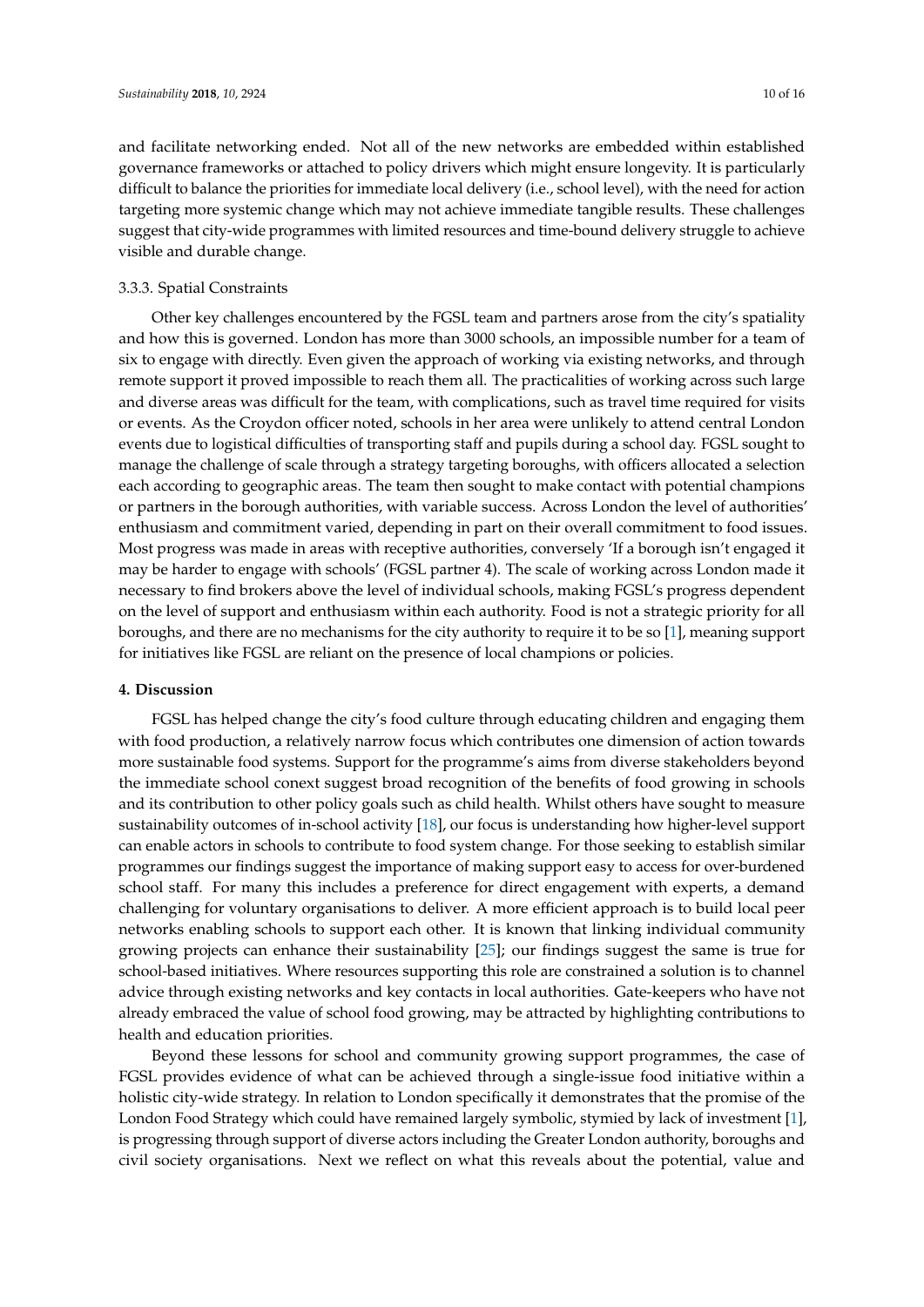limitations of such approaches to promoting food system change towards more sustainable outcomes, learning relevant beyond the specifics of food growing in schools.

As will be apparent from the previous section, there are clear challenges arising from a city-wide approach meaning programmes seeking to achieve change across large metropolises may struggle to meet their ambitions. However, perspectives from across FGSL and its stakeholders indicate clear value in pursuing such goals, and seeking city-wide effects. The first advantage is that a city-wide goal, being clear, ambitious and universal, acted as a rallying cry which helped build support. Individual schools and organisations felt part of a larger movement, which motivated participation and added a sense of momentum. The ambition had an effect parallel to food charters which have unified city actors around urban agriculture thereby enabling positive change [\[14\]](#page-14-12). In part this was achieved by branding it as a London initiative, meaning actors in the city felt affinity with it. Being city-wide lifted the programme's profile, with events at City Hall, and appearances by the Mayor gaining attention and a sense of significance. Universal coverage also helped gain the support of institutions like the Greater London Authority, which have a city-wide remit. No school or borough was excluded from participation, which in turn attracted support from organisations working across the city. An associated advantage was that the extent of the programme encompassed a very large array of types of people, school, organisations, and methods of delivering food-growing. This presented a wealth of experience and practice to draw on and share, as one partner described it: 'There's every connotation of a problem and a solution that someone's found'.

One dimension of this diversity was contrasts between boroughs, and local authorities' varying degrees of support for food growing in schools. This allowed for benchmarking between authorities, and potentially even competitiveness which may drive each to strive to do more. *Good Food for London* reports annually on all authorities' performance across a range of activities seeking to promote a more sustainable food system and culture. Growing in schools is specified as an area of activity, with participation in FGSL a contributing measure. Should authorities be concerned about their position in such rankings this could encourage boroughs to act. The comparison at least highlights to boroughs what is possible and what else they might do in relation to food. This and reports on FGSL's impact could act as boundary tools advocating for change in local and national food governance [\[8\]](#page-14-6). Such boundary work is necessary because current governance structures continue to constrain what cities can achieve in terms of food system transformation [\[1](#page-13-0)[,10\]](#page-14-8). The patchwork of food growing activity across schools and between boroughs in London highlights that although nominally a city-wide strategy, FGSL could access very few mechanisms with whole-city leverage. Those city-wide institutions which supported FGSL such as the Mayor's Office, lack control over policy which determines what happens in schools which lies at the national or local level [\[1\]](#page-13-0). London "aspires to create a new food system for the capital, but it manifestly lacks the power and the resources to realize this aspiration" [\[1\]](#page-13-0) (p. 222). It is not the Mayor, but individual boroughs, which control food within schools, whilst curriculum is determined by national government, leaving the Greater London Authority only a symbolic or coordinating role. Cities tend not to have direct authority to deliver in relation to food [\[5\]](#page-14-3), and problems which emerge from scales above or below the city level are not easily addressed by institutions located at that scale [\[2\]](#page-14-0). As some FGSL stakeholders suggested, real change around school food practices likely requires strategic action targeted at national policy to introduce an expectation that all schools participate, and universal support mechanisms to enable them to do so.

At the heart of FGSL's limitations are the fact that changing food practices and learning in schools has not been prioritised within educational policy. Where FGSL made headway in schools it came through linking gardening to priorities like health, educational attainment and entrepreneurial skills. Food's multifunctionality allows it to be positioned in relation to varied policy areas [\[3\]](#page-14-1), a potential which remains vital when food sustainability remains a marginal goal. Where local authorities and others have begun to pay more attention to school food the priorities have been providing healthier meals [\[26\]](#page-15-0), a pattern reflected in the issues prioritised for one borough as described above. Gardening has been perceived as 'nice to do' or something for less able pupils, associated with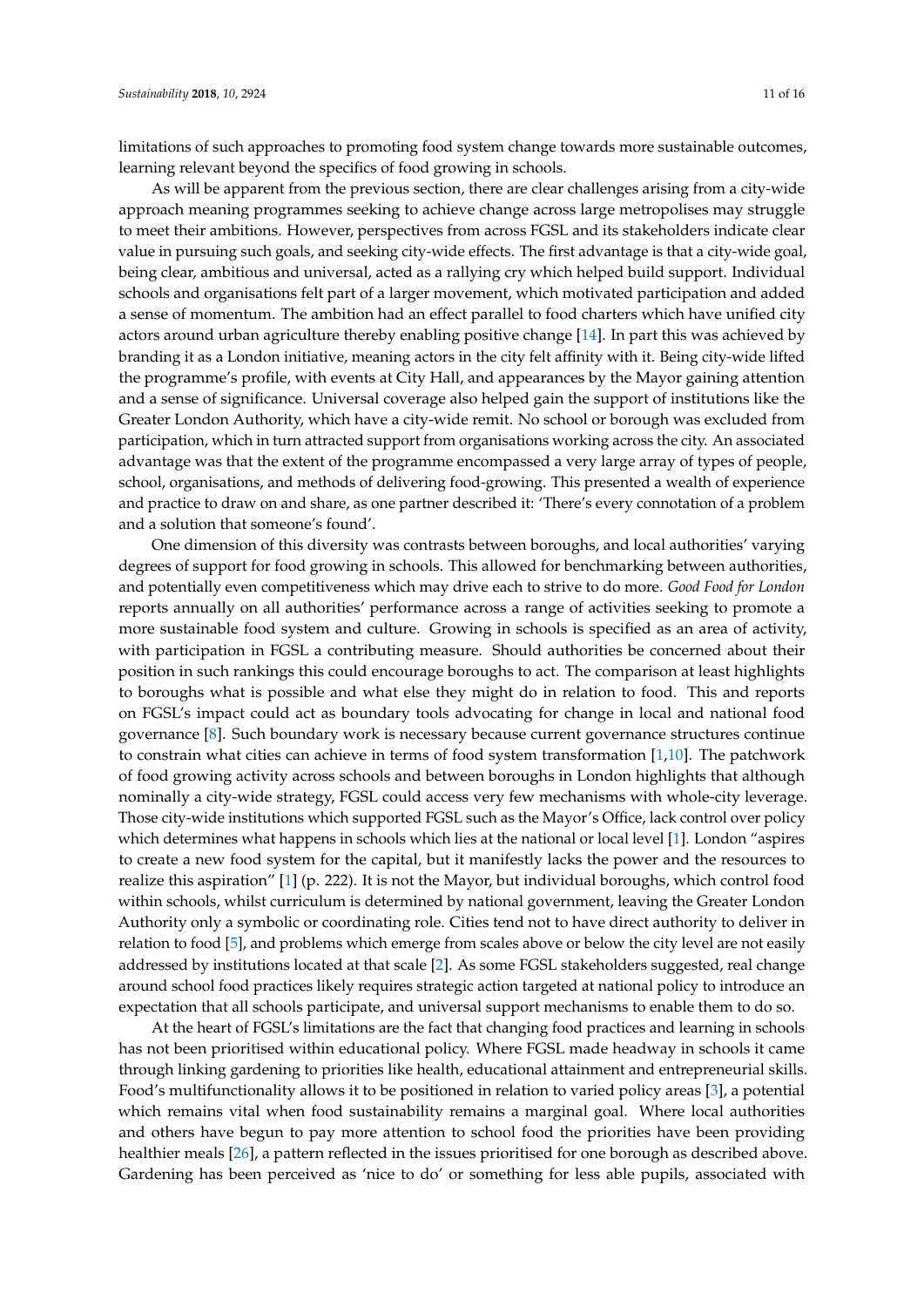vocational skills which are historically under-valued in the UK education system [\[27\]](#page-15-1). This means that any city-wide strategy is struggling to progress in the face of non-supportive policy contexts, which leaves them working as niche innovators [\[2,](#page-14-0)[28\]](#page-15-2). However, there are advantages of targeting a niche issue like food growing. Some noted that growing can be a very visible and accessible aspect of school food for people—including policy makers and elected representatives—to grasp: "they can understand it, they see a garden, it's impressive". Stakeholders suggested it is perceived as non-threatening which makes it a relatively appealing aspect of food cultures on which to focus. This may help civil society actors avoid tensions with local government, of the type noted in other UK cities around more contentious food issues and criticism of local food policies [\[4\]](#page-14-2).

The focus of a programme like FGSL on a single dimension of the food system is inherently limiting, apparently counter to holistic approaches to urban food transformation which currently prevail [\[2\]](#page-14-0). If city strategies are already a niche within the dominant food system [\[2\]](#page-14-0), what chance for transformation from a niche within that niche? As Mansfield and Mendes [\[5\]](#page-14-3) demonstrate through their analysis of a similar focus on urban agriculture, when delivered within the context of an overarching city food strategy, such programmes have advantages. Integrated food strategies may be too complex and multi-faceted to achieve change within the equally complex food system, whilst initiatives addressing a single aspect might find greater opportunities to intervene and build participation. The key, as they identify, is that these individual or partial approaches are situated within the context of a broader framework, to which they provide a point of connection. In this regard it is not clear the extent to which FGSL has capitalised on the potential to gain extensive buy-in through focusing on a 'soft' issue. To drive broader food-system change this audience, once reached, should then be channeled towards addressing 'harder' issues. In the case of food growing this likely means using it as a first step in introducing a whole school approach to food education, seeking long-term impacts on what and how children eat. If this potential is to be harnessed there will need to be better evidence demonstrating long-term impact on children's behaviour and food choices as a result of participating in food growing at school, countering the current lack of longitudinal studies.

In light of the advantages and limits of the single food issue, city-wide model applied by FGSL, there would seem to merit in developing parallel approaches for other cities and other aspects of food system change. Urban food strategies arose to address the limits of extreme macro (national) and micro (household) level perspectives [\[2\]](#page-14-0). However, FGSL illustrates the difficulty of delivering change at the meso-scale in the absence of governance structures and policy drivers aligned at this level. The programme enabled change at the micro level of individual schools through creating and levering local drivers, such as borough networks and health policies. Change was less decisive at the meso-level of London because of the absence of city-scale enabling drivers and the effect of national policy pushing other educational priorities. Impact at city scale was more symbolic through expressions of London's food growing ambitions, and the showcasing of multiple micro achievements. FGSL packaged change at numerous individual schools as a city achievement but activity remained piecemeal, and progressed in spite of a lack of city-wide levers or appropriate governance structures for food sustainability.

City food strategies represent a new localism that "does not have, in itself, the capacity to address problems that emerged and are experienced at different scales" [\[2\]](#page-14-0) (p. 8). Problems and solutions touching cities originate beyond the city limits, hence successful strategies have to work on links between and across different scales, creating "a spatial, economic, environmental and social continuum between different, actors, interests and even policies" [\[2\]](#page-14-0) (p. 9). To be more effective in delivering comprehensive transformation, city-scale action must connect outwards by linking cities with parallel goals, and drawing on the evidence and examples they generate to effect change nationally [\[8,](#page-14-6)[10\]](#page-14-8). A city's transformative potential lies in shaping new modes of connection between actors and governance structures [\[6\]](#page-14-4). For food sustainability goals this can be achieved by making connections to other issues and policy areas which have greater traction within government, haracterize on foods multifunctionality [\[2,](#page-14-0)[3\]](#page-14-1). FGSL advanced such connections through building new networks and partnerships focused on school food growing, and aligning with related interests such as child health,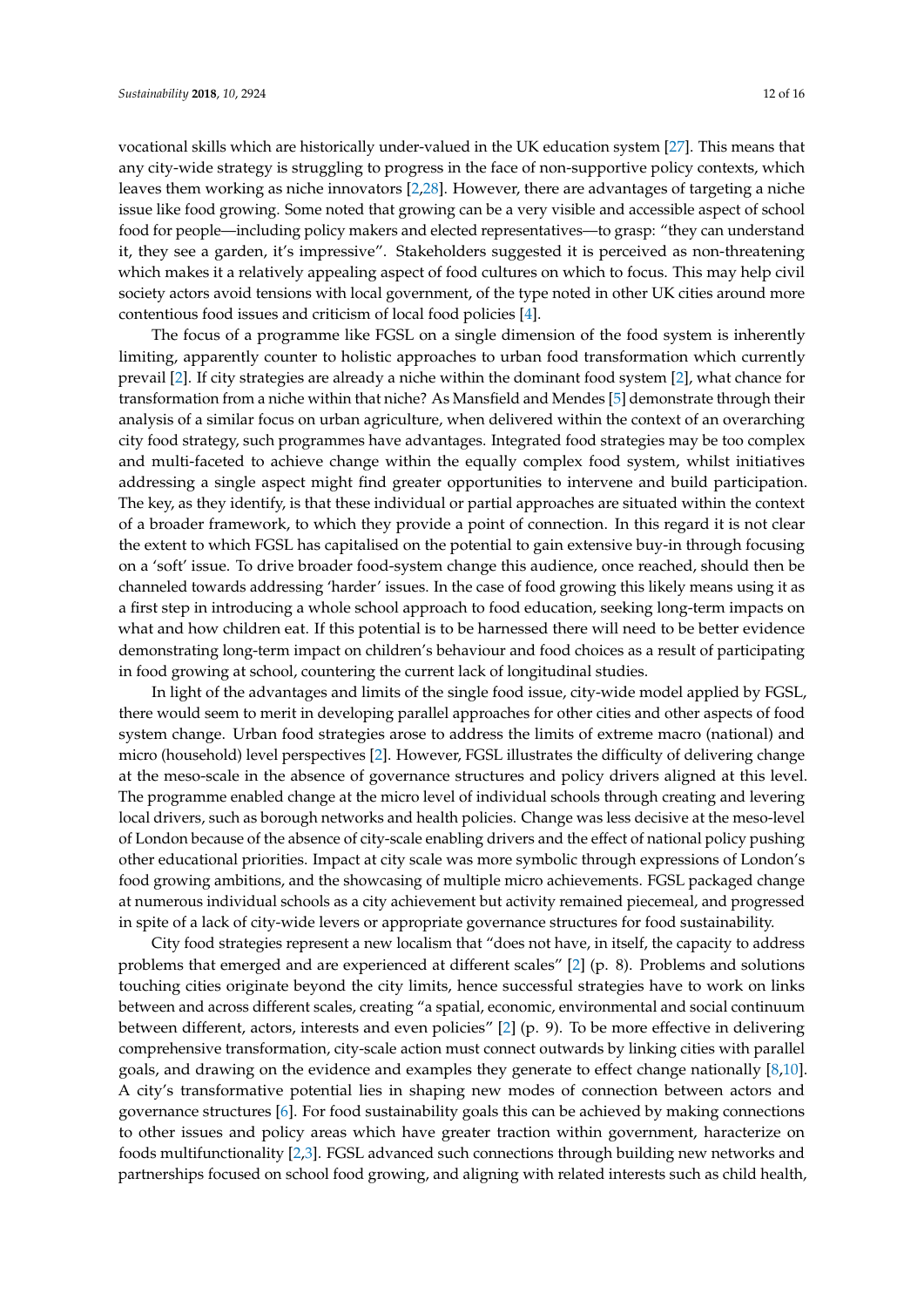creating connections between actors and policy issues at a borough level. Our findings highlight the value of investing in building networks and connections, activity which contributes to sustainability outcomes [\[6\]](#page-14-4) but—as our interveiwees highlighted—can often be overlooked in favour of more tangible benefits.

Connections between individual growing projects provide valuable support, but their sustainability depends on dismantling structural constraints by connecting them with politically and financially influential actors including the state [\[25\]](#page-14-23). Transformation also requires cities to connect upwards to higher-level policy and governance structures [\[6\]](#page-14-4). FGSL's model created a foundation for this by building borough and city-wide networks involving actors from civil society and beyond, including the Greater London Authority. These networks facilitated collaboration, learning, and reflection of the kinds Wolfram identifies as necessary for city-driven transformation [\[6\]](#page-14-4), establishing relatively strong horizontal embeddedness. However, FGSL did not prioritise vertical connections to national actors and policy which are also required to enable cities to achieve transformation [\[2,](#page-14-0)[6\]](#page-14-4). So far FGSL has used evidence of its impacts for London to argue that city actors should continue investing in supporting school growing, but is limited by constraints arising beyond the influence of these actors. Further advances in relation to school food growing are likely to require greater vertical connectivity, and pressure to remove barriers arising from national educational priorities. This could be achieved through a translocal approach mirroring that haracterized by Moragues Faus and Sonnino drawing on experience of the UK Sustainable Food Cities Network [\[8\]](#page-14-6). Such a model involves individual cities delivering local food strategies, connected through the network, which also acts collectively to advocate for national change. This multi-level approach addresses change at local through to national levels, reflecting the multi-scalar nature of food sustainability problems and solutions. For FGSL this would mean replication of the programme in other UK towns and cities, linked through coordination and action as a national network. Such a strategy would require dedicated resource and expertise to scale the niche innovation up and out [\[28\]](#page-15-2).

This research focused on London, home of the UK's first and most advanced city-wide initiative focused on food growing in schools. The city is both different from and similar to others [\[1\]](#page-13-0), whilst food issues and solutions vary between cities [\[29\]](#page-15-3). Although food sustainability is being addressed globally [\[29,](#page-15-3)[30\]](#page-15-4), our focus has been developed world cities and urban food strategies so learning may be most transferable to other global cities located in similar countries. Comparison with parallel city-wide initiatives such as Grow NYC may reveal further insights, as would longitudinal perspectives examining long-term effects beyond an intensive period of programme support. Further research could usefully compare city focused approaches with national promotion of school food growing, or those working across multiple setting types. The challenge of developing governance systems suited to changing urban food systems persists beyond London [\[30](#page-15-4)[,31\]](#page-15-5) suggesting merit in further attention to innovations in this area.

#### **5. Conclusions**

The achievements of work to support school food growing in London demonstrate the value of programmes working strategically above the school level to stimulate food education activity. We have highlighted learning transferable to organisations supporting schools with similar sustainability initatives. Those seeking to replicate FGSL's achievements in other towns and cities can further participation in food growing and the resultant benefits in terms of changing food cultures through initiatives mirroring its activity. The programme's success demonstrates the value of investment in strategic interventions aiming to shape favourable conditions for food education projects. The value of network building has previously been promoted in relation to community gardening [\[25\]](#page-14-23); this study suggests similar benefits for school contexts.

More broadly, the case of FGSL suggests there is value in approaches centred on a single food issue acting within the context of a holistic city-wide strategy for food sustainability. FGSL demonstrates that progress is possible and likely enhanced through a city-wide strategy centred on creating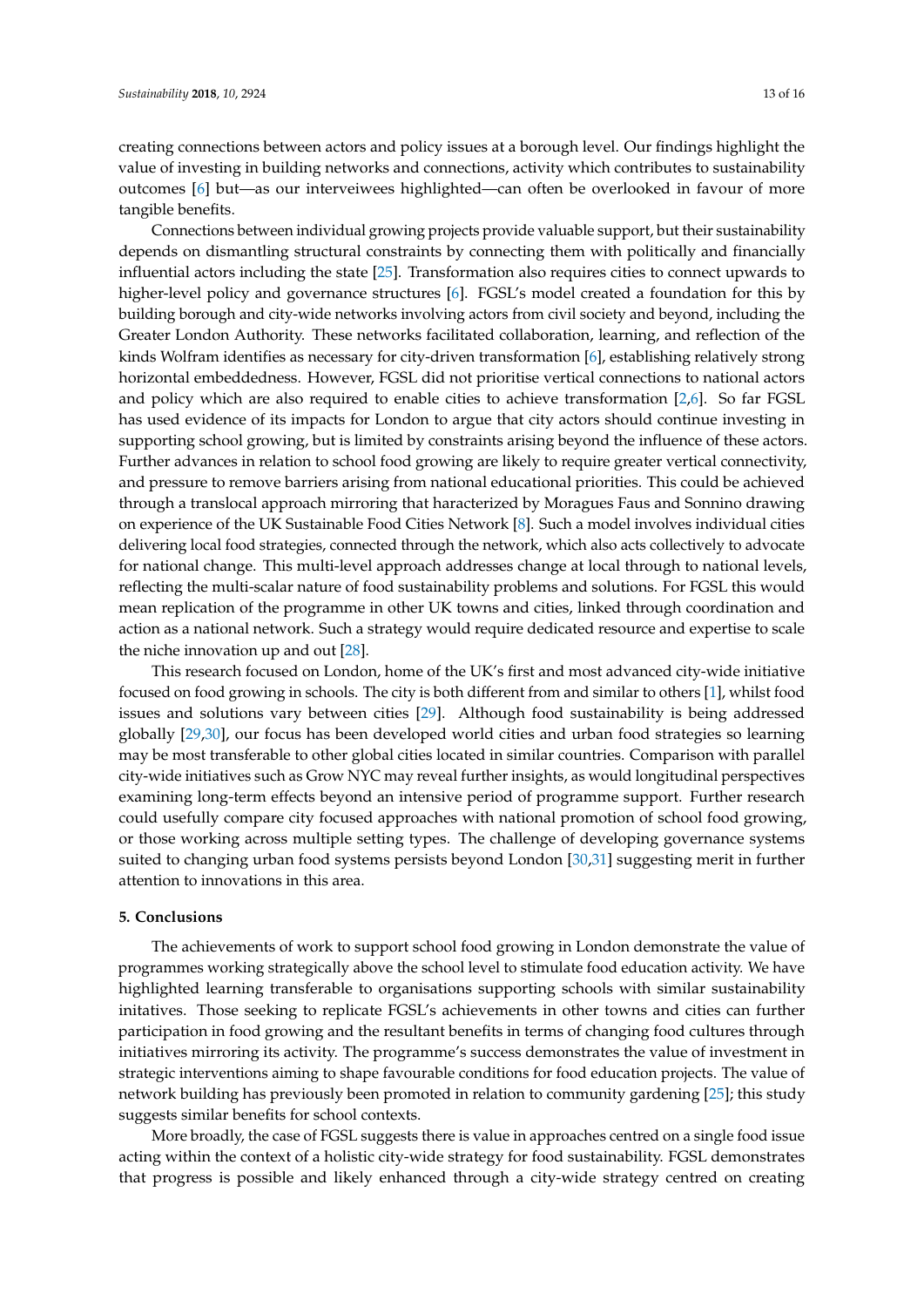new partnerships and networks aligned around localities and a shared interest in the benefits of food education. This strategy has the advantage of a clear and singular focus, targeting relatively narrow outcomes, thereby circumventing challenges urban food strategies can face when addressing multiple complex, potentially competing, priorities [\[5\]](#page-14-3). However, experience of FGSL suggests that the other two challenges identified above remain a barrier. Increased attention to food has not translated into prioritization in relevant policy areas [\[1](#page-13-0)[,7\]](#page-14-5), in this case education, particularly school curricula. Relatedly, city-wide bodies lack control over policies and delivery mechanisms required to deliver change. Despite having been identified as a challenge for the Greater London Authority and Food Policy Board almost a decade ago [\[9\]](#page-14-7) little has changed. Initatives like FGSL still rely on the cooperation of sub-city authorities, and remain constrained by supra-city national policy. Progress remains limited by the lack of enabling governance and policy mechanisms at the city level [\[1,](#page-13-0)[2\]](#page-14-0), suggesting that the transformative potential of cities may have been over-estimated or at over-optimistic. Wiskerke's foresight that weak institutional capcity may limit progress in some cities seems borne out ([\[29\]](#page-15-3), p. 21). For city-focused programmes to effect wider transformation requires local connectivity to be supplemented by vertical connections up to national governance structures, drawing on the power of evidence of the networks' achievements to advocate for policy change. This suggests a need amongst city food networks to identify actors best placed to take on the role of connecting upwards, and then agree how food sustainability allies can support them. Alternatively, city level action may best target issues for which control *has* been devolved to city authorities, such as waste or spatial planning [\[29\]](#page-15-3).

The relational perspective Sonnino points to highlights that city-wide initiatives work through the amorphous and connected nature of cities as the sum of individuals acting at the micro scale, whilst under the influence of macro systems and policies. FGSL packaged change at numerous individual schools as a city achievement but activity remained piecemeal, and progressed in spite of a lack of city-wide levers or appropriate governance structures for food sustainability. Whether such changes represents urban transformation is open to debate, as is the question of which approaches to achieving city level change are most effective and efficient. These questions could usefully prompt researchers to compare approaches like FGSL's with other ways of driving city-wide change.

It is also important to note that although programme targeting a single-issue like school growing may have inherent limits in their ability to transform food-systems, they can gain traction through focusing on a well delineated and relatively straightforward form of action. Reflections on FGSL suggest merits in using non-controversial food issues to attract stakeholders and engagement. Sustainability outcomes might then be extended through a staged approach which uses this as a platform from which to address other food issues. Future research can help shape strategies which achieve this by investigating which food sustainability acitivities and outcomes appeal to each stakeholder type. Further investigation should also explore how initial engagement with one dimension of food sustainability can be converted into interest in other food issues and actions. There is a specific need for evidence of longitudinal impacts of food growing on pupils' food behaviour, and resultant benefits for the food system, including influence on family food purchasing habits and wider food cultures.

**Author Contributions:** Conceptualization, methodology, data collection and analysis: all authors; original draft preparation: H.P.; writing—review and editing: all authors.

**Funding:** This research was funded by the Big Lottery Fund.

**Acknowledgments:** The authors would like to thank the FGSL programme team and all research participants.

**Conflicts of Interest:** The authors declare no conflict of interest.

#### **References**

<span id="page-13-0"></span>1. Morgan, K.; Sonnino, R. The urban foodscape: World cities and the new food equation. *Camb. J. Reg. Econ. Soc.* **2010**, *3*, 209–224. [\[CrossRef\]](http://dx.doi.org/10.1093/cjres/rsq007)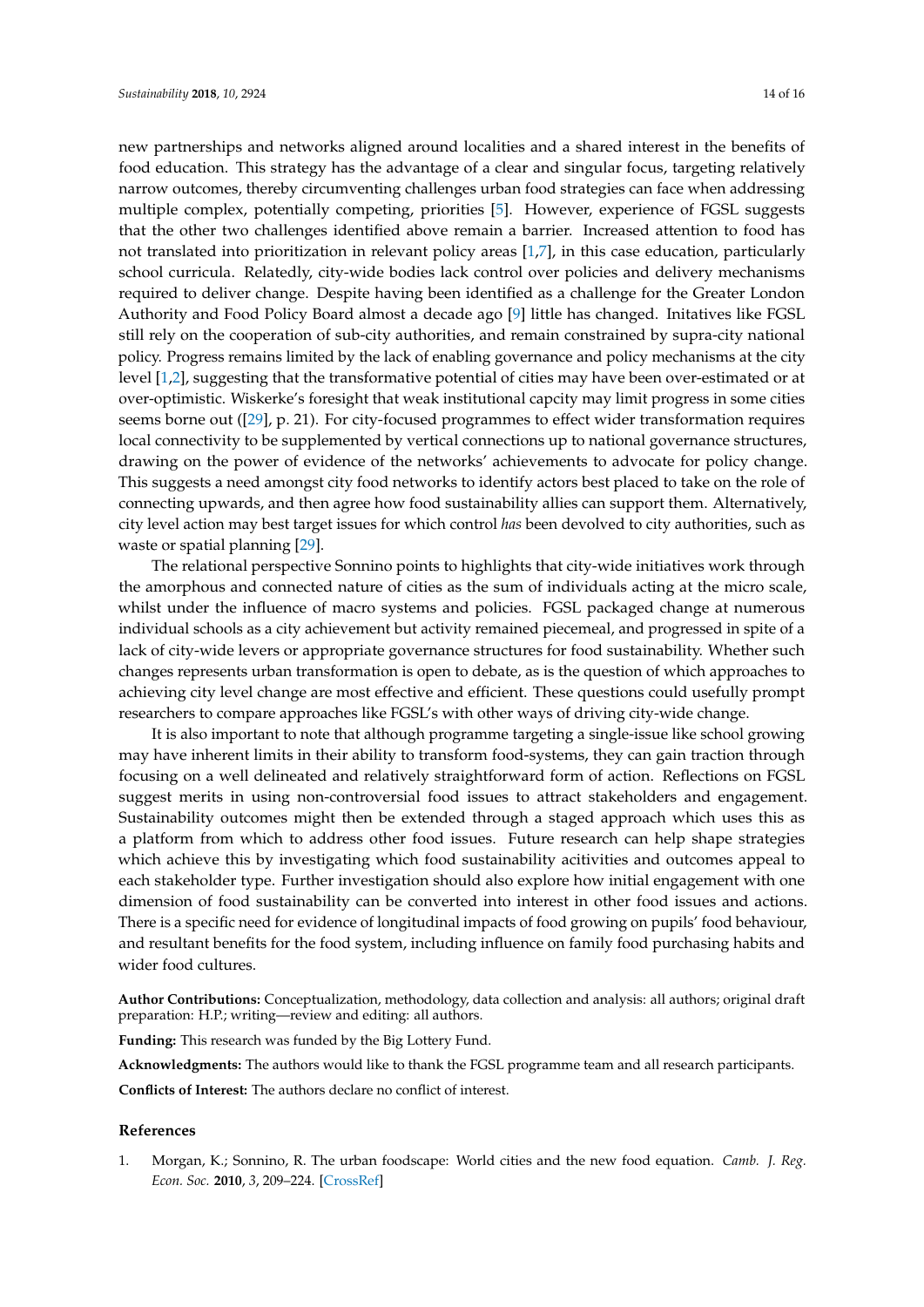- <span id="page-14-0"></span>2. Sonnino, R. The new geography of food security: Exploring the potential of urban food strategies. *Geogr. J.* **2014**, *182*, 190–200. [\[CrossRef\]](http://dx.doi.org/10.1111/geoj.12129)
- <span id="page-14-1"></span>3. Blay-Palmer, A. The canadian pioneer: The genesis of urban food policy in toronto. *Int. Plan. Stud.* **2009**, *14*, 401–416. [\[CrossRef\]](http://dx.doi.org/10.1080/13563471003642837)
- <span id="page-14-2"></span>4. Carey, J. Urban and community food strategies. The Case of Bristol. *Int. Plan. Stud.* **2013**, *18*, 111–128. [\[CrossRef\]](http://dx.doi.org/10.1080/13563475.2013.750938)
- <span id="page-14-3"></span>5. Mansfield, B.; Mendes, W. Municipal food strategies and integrated approaches to urban agriculture: Exploring three cases from the global north. *Int. Plan. Stud.* **2013**, *18*, 37–60. [\[CrossRef\]](http://dx.doi.org/10.1080/13563475.2013.750942)
- <span id="page-14-4"></span>6. Wolfram, M. Conceptualizing urban transformative capacity: A framework for research and policy. *Cities* **2016**, *51*, 121–130. [\[CrossRef\]](http://dx.doi.org/10.1016/j.cities.2015.11.011)
- <span id="page-14-5"></span>7. Reed, M.; Keech, D. The 'Hungry Gap': Twitter, local press reporting and urban agriculture activism. *Renew. Agric. Food Syst.* **2017**, 1–11. [\[CrossRef\]](http://dx.doi.org/10.1017/S1742170517000448)
- <span id="page-14-6"></span>8. Moragues-Faus, A.; Sonnino, R. Re-assembling sustainable food cities: An exploration of translocal governance and its multiple agencies. *Urban Stud.* 2018. [\[CrossRef\]](http://dx.doi.org/10.1177/0042098018763038)
- <span id="page-14-7"></span>9. Morgan, K. Feeding the city: The challenge of urban food planning. *Int. Plan. Stud.* **2009**, *14*, 341–348. [\[CrossRef\]](http://dx.doi.org/10.1080/13563471003642852)
- <span id="page-14-8"></span>10. Moragues-Faus, A.; Morgan, K. Reframing the foodscape: The emergent world of urban food policy. *Environ. Corunña* **2015**, *47*, 1558–1573. [\[CrossRef\]](http://dx.doi.org/10.1177/0308518x15595754)
- <span id="page-14-9"></span>11. Sustainable Food Cities. Available online: <http://sustainablefoodcities.org/keyissues> (accessed on 23 July 2018).
- <span id="page-14-10"></span>12. Born, B.; Purcell, M. Avoiding the local trap: Scale and food systems in planning research. *J. Plan. Educ. Res.* **2006**, *26*, 195–207. [\[CrossRef\]](http://dx.doi.org/10.1177/0739456X06291389)
- <span id="page-14-11"></span>13. Greater London Authority. *The Draft London Food Strategy*; Greater London Authority: London, UK, 2018. Available online: [https://www.london.gov.uk/sites/default/files/london\\_food\\_strategy\\_2018\\_15.pdf](https://www.london.gov.uk/sites/default/files/london_food_strategy_2018_15.pdf) (accessed on 30 June 2018).
- <span id="page-14-12"></span>14. Hardman, M.; Larkham, P.J. The rise of the "food charter": A mechanism to increase urban agriculture. *Land Use Policy* **2014**, *39*, 400–402. [\[CrossRef\]](http://dx.doi.org/10.1016/j.landusepol.2014.02.022)
- <span id="page-14-13"></span>15. Morgan, K. Greening the realm: Sustainable food chains and the public plate. *Reg. Stud.* **2008**, *42*, 1237–1250. [\[CrossRef\]](http://dx.doi.org/10.1080/00343400802195154)
- <span id="page-14-14"></span>16. Ohly, H.; Gentry, S.; Wigglesworth, R.; Bethel, A.; Lovell, R.; Garside, R.A. systematic review of the health and well-being impacts of school gardening: Synthesis of quantitative and qualitative evidence. *BMC Public Health* **2016**, *16*, 286.
- <span id="page-14-15"></span>17. Nelson, J.; Martin, K.; Nicholas, J.; Easton, C.; Featherstone, G. *Food Growing Activities in Schools*; Report submitted to Defra; National Foundation for Educational Research: Slough, UK, November 2011.
- <span id="page-14-16"></span>18. Sottile, F.; Fiorito, D.; Tecco, N.; Girgenti, V.; Peano, C. An interpretive framework for assessing and monitoring the sustainability of school gardens. *Sustainability* **2016**, *8*, 801. [\[CrossRef\]](http://dx.doi.org/10.3390/su8080801)
- <span id="page-14-17"></span>19. Food Growing in Schools Taskforce. Food Growing in Schools Taskforce Report. 2012. Available online: <http://www.gardenorganic.org.uk/pdfs/FGIS%20Main%20Report%20March%202012.pdf> (accessed on 30 June 2018).
- <span id="page-14-18"></span>20. Food Growing Schools London—Why Grow. Available online: [https://www.foodgrowingschools.org/](https://www.foodgrowingschools.org/why_grow/benefit_foodgrowing/) [why\\_grow/benefit\\_foodgrowing/](https://www.foodgrowingschools.org/why_grow/benefit_foodgrowing/) (accessed on 23 July 2018).
- <span id="page-14-19"></span>21. Exworthy, M.; Peckham, S.; Powell, M.; Hann, A. *Shaping Health Policy: Case Study Methods and Analysis*; Policy Press: Bristol, UK, 2011.
- <span id="page-14-20"></span>22. Eldredge, L.K.B.; Markham, C.M.; Ruiter, R.A.C.; Kok, G.; Parcel, G.S. *Planning Health Promotion Programs: An Intervention Mapping Approach*, 4th ed.; Wiley: Hoboken, NJ, USA, 2016.
- <span id="page-14-21"></span>23. Connell, J.P.; Kubisch, A.C. Applying a theory of change approach to the evaluation of comprehensive community initiatives: Progress, prospects, and problems. In *New Approaches to Evaluating Community Initiatives*; Aspen Institute, Publications Office: Queenstown, New Zealand, 1998.
- <span id="page-14-22"></span>24. Silverman, R.M. Analysing Qualitative Data. In *The Routledge Handbook of Planning Research Methods*; Silva, E.A., Healey, P., Harris, N., Broek, P.V.d., Eds.; Routledge: New York, NY, USA, 2015.
- <span id="page-14-23"></span>25. Ghose, R.; Pettygrove, M. Actors and networks in urban community garden development. *Geoforum* **2014**, *53*, 93–103. [\[CrossRef\]](http://dx.doi.org/10.1016/j.geoforum.2014.02.009)